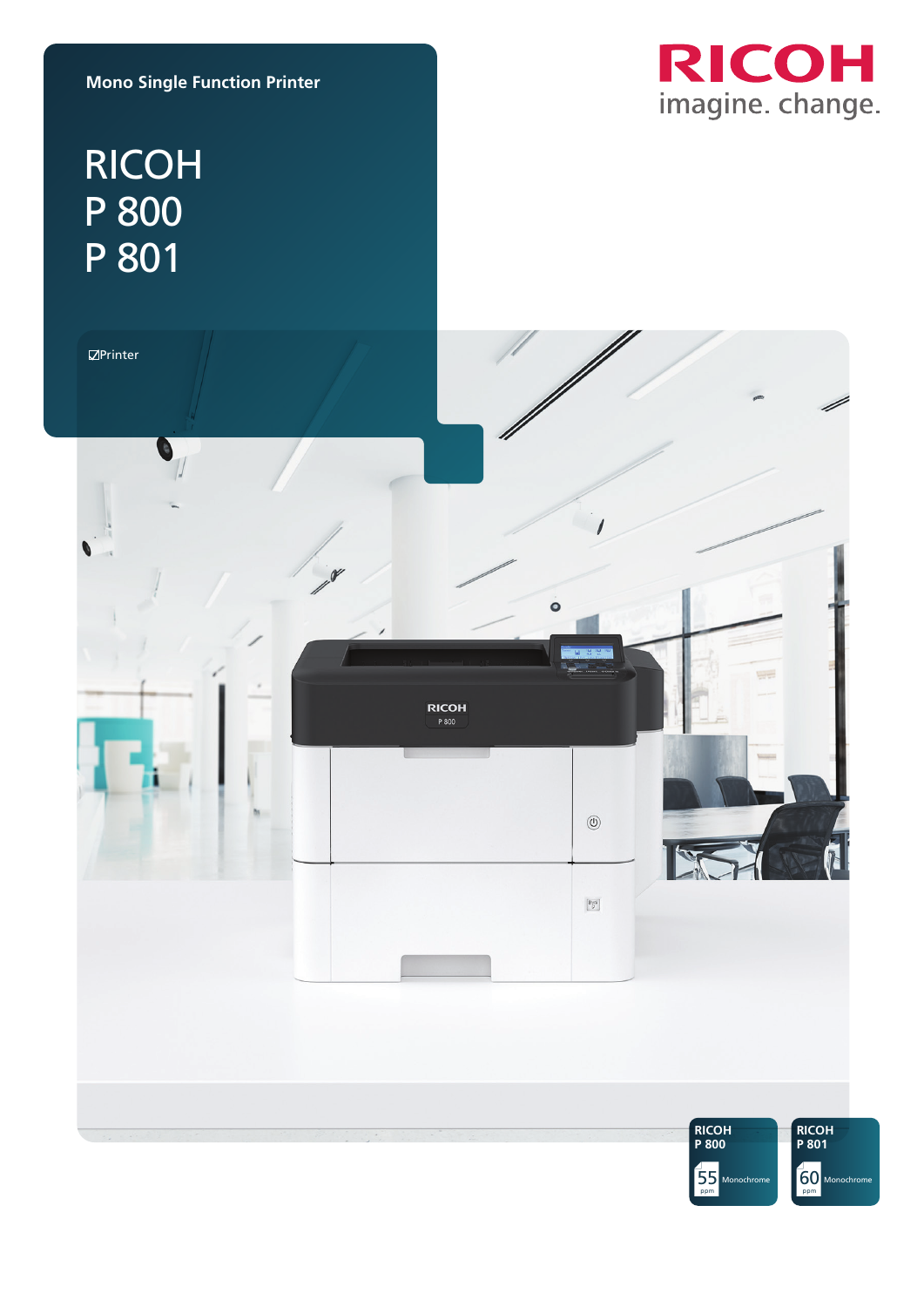# **The Apex Series**

# **Ensuring performance when it matters**

## **Delivering Performance**

Designed with space maximisation in mind, RICOH P 800/ P 801 deliver your documents at a blazing speed of up to 55 or 60 pages per minute, with maximum paper input capacity at 2,600 sheets (including bypass). It is a device suitable for deployment on desks or in small spaces, powering your dynamic workplace.





#### **Security in our DNA**

Recognising modern business security challenges, RICOH P 800/ P 801 ensures business information remains secure with robust security layers in place. Document confidentiality can be maintained by suspending print jobs, and only be released when authentication is done at the device. Network encryption ensures data transmission remains safe. DataOverwriteSecurity System (DOSS) keeps hard drive contents protected, making all confidential data unrecoverable by overwriting latent digital images after all print, scan and copy jobs.

Learn more about RICOH's Security layers: **https://www.ricoh.com/products/security/mfp/**

## **Environmental Friendly**

RICOH P 800/ P 801 printers are silent performers, which feature quiet operation that is appropriate for small environments. Efficient power consumption with clever energy-saving features ensures an optimised total cost of ownership.

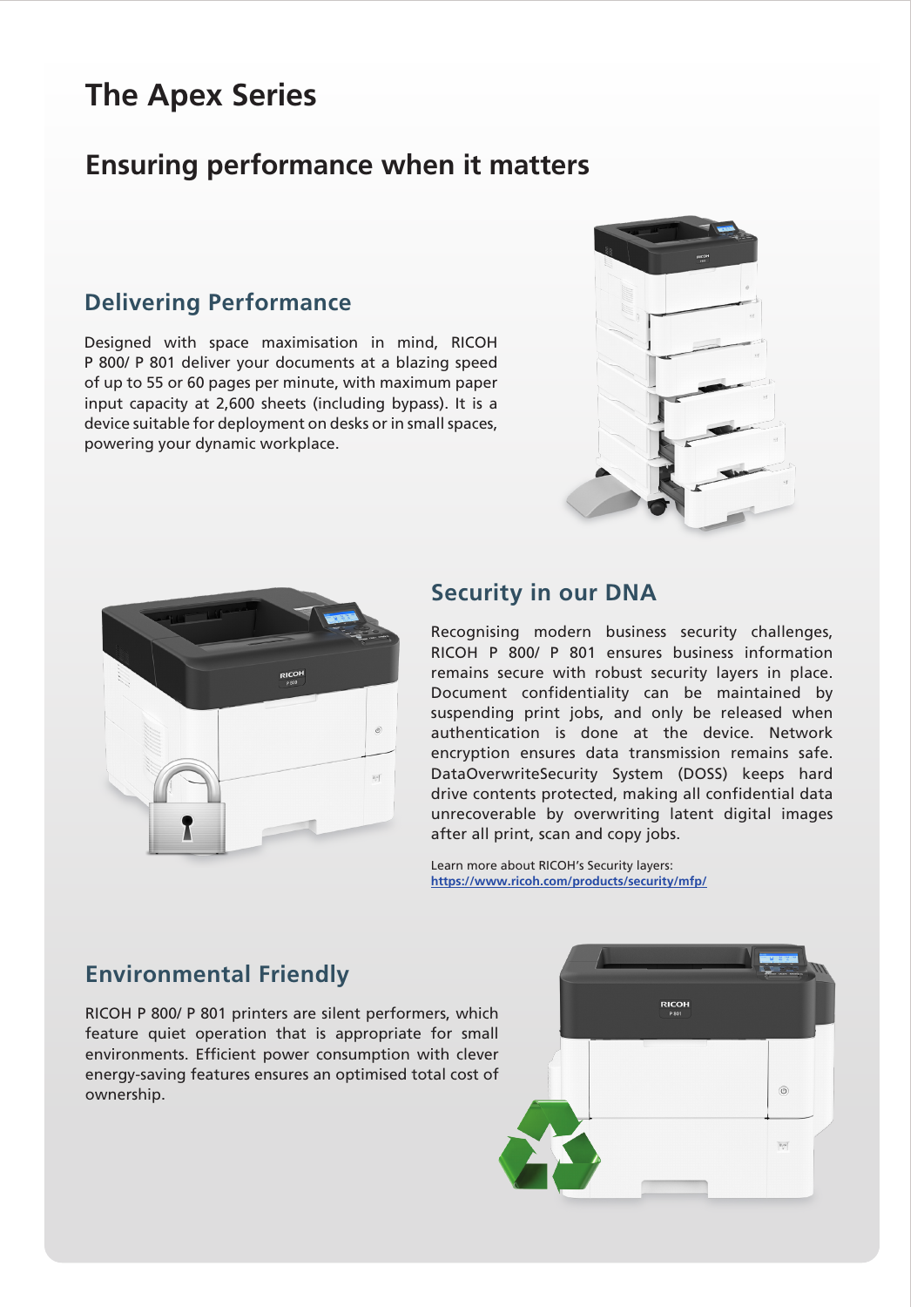### **RICOH P 800 / P 801**

MAIN SPECIFICATIONS

| <b>MODEL</b>                                                                                                                                                                                                                                                                                               | <b>RICOH P 800</b>                                                                                                                                               | <b>RICOH P 801</b>                                                                    |
|------------------------------------------------------------------------------------------------------------------------------------------------------------------------------------------------------------------------------------------------------------------------------------------------------------|------------------------------------------------------------------------------------------------------------------------------------------------------------------|---------------------------------------------------------------------------------------|
| <b>GENERAL</b>                                                                                                                                                                                                                                                                                             |                                                                                                                                                                  |                                                                                       |
| Function                                                                                                                                                                                                                                                                                                   | Print                                                                                                                                                            |                                                                                       |
| Warm-up time                                                                                                                                                                                                                                                                                               | Less than 25.4 seconds                                                                                                                                           |                                                                                       |
| First output speed: B/W                                                                                                                                                                                                                                                                                    | Less than 6 seconds                                                                                                                                              |                                                                                       |
| Continuous output speed                                                                                                                                                                                                                                                                                    | 55 ppm                                                                                                                                                           | 60 ppm                                                                                |
| <b>CPU</b>                                                                                                                                                                                                                                                                                                 |                                                                                                                                                                  | Intel® Atom Processor Apollo Lake 1.3GHz (2 core) or Intel® Celeron® Processor 1.1GHz |
| Memory                                                                                                                                                                                                                                                                                                     | 2 GB standard/maximum                                                                                                                                            |                                                                                       |
| <b>HDD</b>                                                                                                                                                                                                                                                                                                 | NA standard / 320 GB maximum                                                                                                                                     |                                                                                       |
| Weight [Mainframe]                                                                                                                                                                                                                                                                                         | Less than 18 kg                                                                                                                                                  |                                                                                       |
| Dimensions W x D x H                                                                                                                                                                                                                                                                                       | Standard: 420 mm x 410 mm x 346 mm<br>Maximum: 778 mm x 808 mm x 890 mm                                                                                          | Standard: 443 mm x 410 mm x 366 mm<br>Maximum: 778 mm x 808 mm x 910 mm               |
| Power source                                                                                                                                                                                                                                                                                               | 220-240 V, 7A, 50/60 Hz                                                                                                                                          |                                                                                       |
| <b>PRINTER</b>                                                                                                                                                                                                                                                                                             |                                                                                                                                                                  |                                                                                       |
| Printer language                                                                                                                                                                                                                                                                                           | Standard: PCL5e, PCL6, PostScript3 (Emulation), PDF Direct (Emulation)<br>Option: Genuine Adobe® Postscript®3™, PDF Direct from Adobe®, IPDS, XPS                |                                                                                       |
| Print resolution                                                                                                                                                                                                                                                                                           | 1,200 x 1,200 dpi                                                                                                                                                |                                                                                       |
| Network interface: standard                                                                                                                                                                                                                                                                                | Ethernet 10 base-T/100 base-TX/1000 base-T, USB Device 2.0, USB Host Type A (2 ports), NFC Tag                                                                   |                                                                                       |
| Network interface : option, maximum                                                                                                                                                                                                                                                                        | IEEE 1284, Wireless LAN (IEEE 802.11 a/b/g/n), USB Device Server (additional Ethernet/Gigabit Ethernet port)                                                     |                                                                                       |
| Mobile printing capability                                                                                                                                                                                                                                                                                 | Ricoh Smart Device Connector, Apple AirPrint®, Mopria®, NFC                                                                                                      |                                                                                       |
| Windows <sup>®</sup> environments                                                                                                                                                                                                                                                                          | Windows® 7/8.1/10, Windows® Server 2008/2008R2, 2012/2012R2, 2016, 2019                                                                                          |                                                                                       |
| Mac OS environments                                                                                                                                                                                                                                                                                        | OS X v10.11 or later                                                                                                                                             |                                                                                       |
| <b>UNIX environments</b>                                                                                                                                                                                                                                                                                   | UNIX Sun® Solaris, HP-UX, SCO OpenServer, RedHat® Linux, IBM® AIX                                                                                                |                                                                                       |
| SAP <sup>®</sup> environments                                                                                                                                                                                                                                                                              | SAP® R/3®, SAP® S/4®                                                                                                                                             |                                                                                       |
| <b>SECURITY</b>                                                                                                                                                                                                                                                                                            |                                                                                                                                                                  |                                                                                       |
| Locked Print <sup>1</sup> , SSL communication encryption, S/MIME, IPsec communication, Transport Layer Security (TLS), SMTP over SSL/TLS,<br>Features<br>Wireless LAN encryption, Network Protocol, IP filtering, Trusted Platform Module, DataOverwriteSecurity System                                    |                                                                                                                                                                  |                                                                                       |
| <b>PAPER HANDLING</b>                                                                                                                                                                                                                                                                                      |                                                                                                                                                                  |                                                                                       |
| Recommended paper size                                                                                                                                                                                                                                                                                     | A4, A5, A6, B5, B6, Custom size paper                                                                                                                            |                                                                                       |
| Paper input capacity                                                                                                                                                                                                                                                                                       | Standard: 500 sheets (excluding bypass 100 sheets)<br>Maximum: 2,600 sheets (including bypass 100 sheets)                                                        |                                                                                       |
| Paper output capacity                                                                                                                                                                                                                                                                                      | 500 sheets standard/maximum                                                                                                                                      |                                                                                       |
| Paper weight                                                                                                                                                                                                                                                                                               | Trays: 64 - 120 g/m <sup>2</sup> , Bypass: 60 - 220 g/m <sup>2</sup> , Duplex: 64 - 120 g/m <sup>2</sup>                                                         |                                                                                       |
| Paper types                                                                                                                                                                                                                                                                                                | Plain Paper, Recycle Paper, Special Paper, Color Paper, Letterhead, Preprinted Paper, OHP, Label Paper, Envelope, Bond paper,<br>Middle Thick Paper, Thick Paper |                                                                                       |
| <b>ECOLOGY</b>                                                                                                                                                                                                                                                                                             |                                                                                                                                                                  |                                                                                       |
| Power consumption : Maximum                                                                                                                                                                                                                                                                                | 1,400 W                                                                                                                                                          |                                                                                       |
| Power consumption: Ready mode                                                                                                                                                                                                                                                                              | 68 W                                                                                                                                                             | 67.9 W                                                                                |
| Power consumption : Sleep mode                                                                                                                                                                                                                                                                             | 2.9 W                                                                                                                                                            |                                                                                       |
| <b>TEC</b> value                                                                                                                                                                                                                                                                                           | 2.7 kWh                                                                                                                                                          | 3.0 kWh                                                                               |
| <b>OUTPUT TRAY OPTION</b>                                                                                                                                                                                                                                                                                  |                                                                                                                                                                  |                                                                                       |
| Paper size: A6-A4, B5, B6, Paper weight: 64 - 120g/m <sup>2</sup><br>4 x 500-sheet paper tray (PB1160)                                                                                                                                                                                                     |                                                                                                                                                                  |                                                                                       |
| <b>OTHER OPTIONS</b>                                                                                                                                                                                                                                                                                       |                                                                                                                                                                  |                                                                                       |
| Caster Table Type M40, PostScript3 Unit Type P19, XPS Direct Print Option Type M40, IPDS Unit Type M40, IEEE 1284 Interface Board Type M19, IEEE 802.11 Interface Unit Type M24,<br>Device Server Option Type M37, VM CARD Type M37, Hard Disk Drive Option Type P8, Unicode Font Package for SAP® License |                                                                                                                                                                  |                                                                                       |
| CONSUMABLES (ISO/IEC 19752) - K, Black                                                                                                                                                                                                                                                                     |                                                                                                                                                                  |                                                                                       |
| Starter toner                                                                                                                                                                                                                                                                                              | 10,000 pages                                                                                                                                                     | 11,000 pages                                                                          |
| Toner (Regular Yield)                                                                                                                                                                                                                                                                                      | 25,500 pages                                                                                                                                                     | 25,500 pages                                                                          |
| Toner (High Yield)                                                                                                                                                                                                                                                                                         |                                                                                                                                                                  | 40,000 pages                                                                          |

<sup>1</sup> Requires Hard Disk Drive Option Type P8